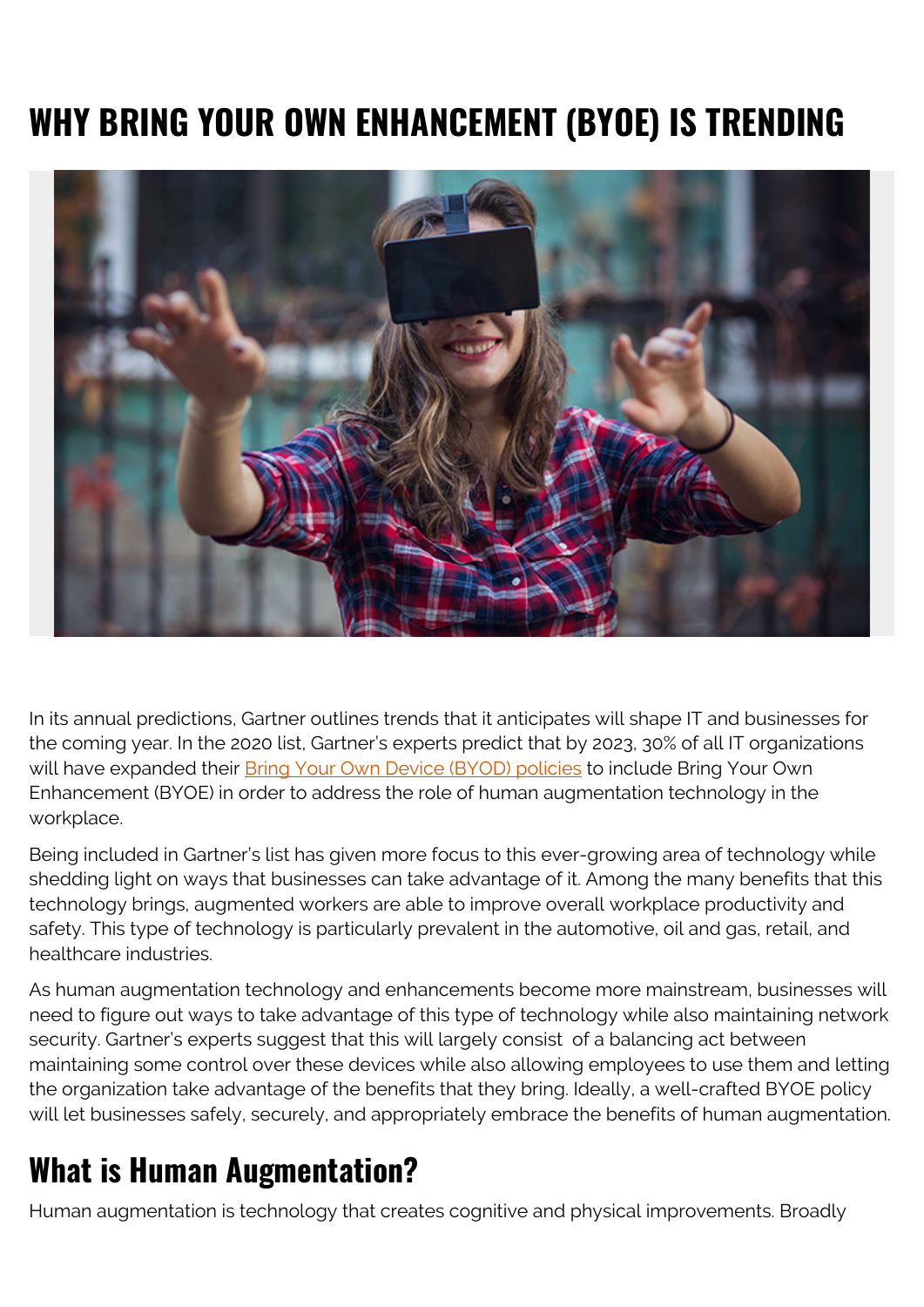speaking, it's something that adds to the human, enhancing capabilities and productivity. It's important to note that human augmentation is not a solution, but rather is a tool that can be used.

Human augmentation is a field of technology that is focused on improving human capabilities. The best results from this type of technology come from combining some amount of AI and human collaboration. Additionally, human augmentation is able to facilitate the read/write capabilities between humans and machines as well as between humans themselves.

The idea of augmented workers is becoming increasingly mainstream, specifically in the area of wearables. Wearable devices are portable, convenient, and efficient, and, as a result, this is an area that is expected to grow over the next few years. These devices are already being utilized in some industries, including manufacturing, logistics, and mining, where these devices increase productivity, safety, and efficiency while also reducing human error.

### **Primary Types of Human Augmentation**

While wearables are currently the most common type of enhancement, they are only one example of physical augmentations that are currently available. Augmentation technology broadly falls into two categories, physical and cognitive. For the moment, businesses are primarily focused on physical augmentations. These are augmentations that improve physical abilities through the implanting or hosting of technology on the body. Types of physical augmentation include sensory, appendage, brain, and genetic. For the most part, sensory and appendage augmentation is what businesses are currently embracing.

Some examples of physical augmentation that are already being used include smart glasses, smartwatches, smart gloves, head-mounted displays, cameras, audio devices, sensors in clothing, virtual reality eye-tracking, gesture-controlled devices, exoskeleton suits, and augmented reality glasses.

### **What Human Augmentation and Enhancements Mean for Businesses**

Enhancements offer some key benefits for businesses in terms of increasing productivity, improving employee satisfaction, reducing error, and improving workplace safety. That said, they also raise a host of issues including security, privacy, and ethical concerns. As a result, it's important for businesses to proactively address this type of technology and to create a BYOE policy that enables them to take advantage of the benefits while minimizing the risks.

Daryl Plummer, a Gartner fellow, summed up this shift well by explaining, "echnology is changing the notion of what it means to be human. As workers and citizens see technology as an enhancement of their abilities, the human condition changes as well. CIOs in end-user organiations must understand the effects of the change and reset expectations for what technology means."

### **Expanding BYOD Policies**

Over the last decade, companies have had to create BYOD policies in response to workplace trends and the [consumerization of IT](https://blogs.bmc.com/blogs/consumerization-of-it/). The concept of BYOD emerged as a result of the rise of employees using personal devices to connect to organizational networks and systems. Devices covered by these policies include smartphones, personal computers, tablets, and USB drives.

BYOD security has become essential for organizations because whether or not a policy is in place,